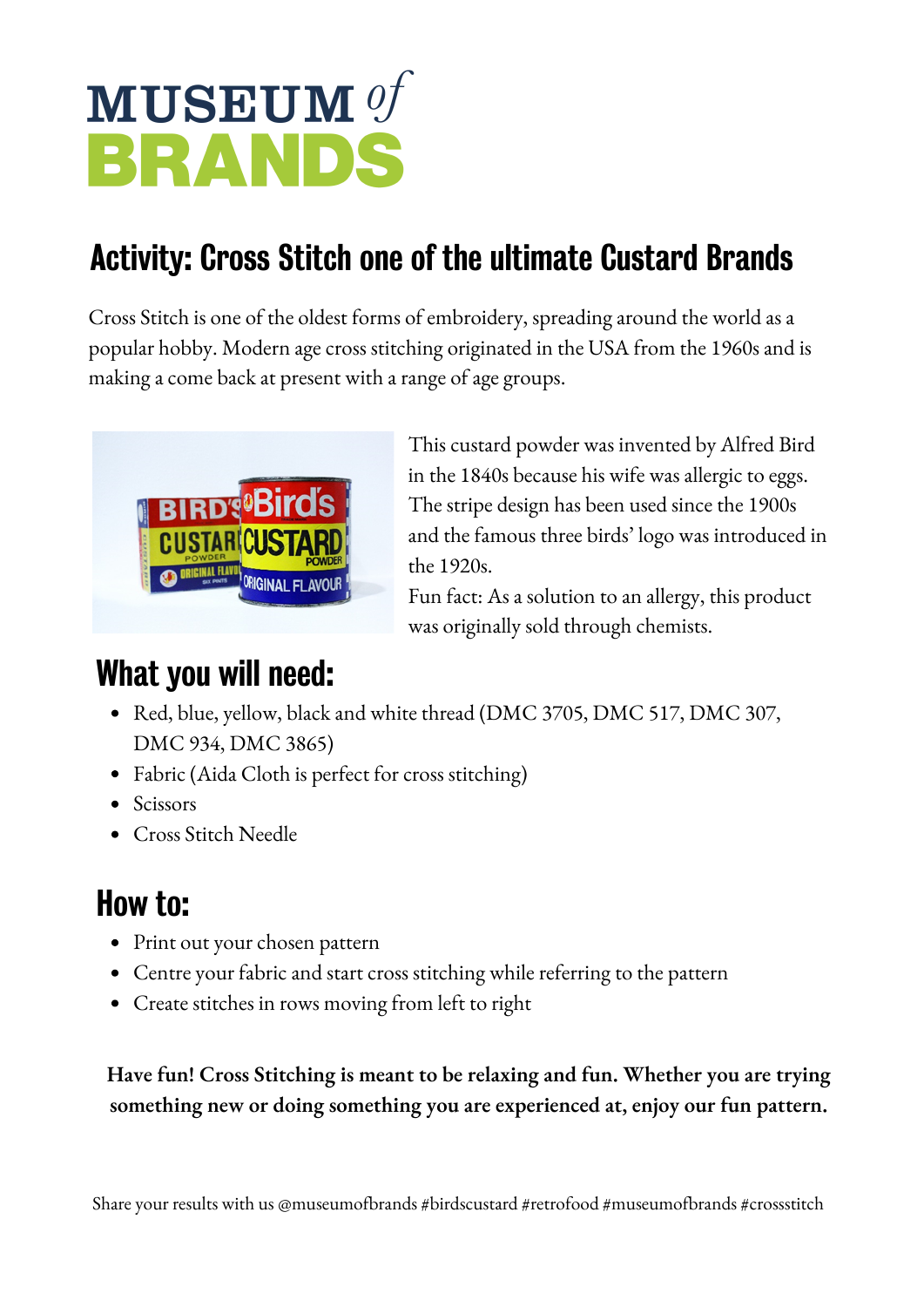#### Beginner pattern:



Share your results with us @museumofbrands #birdscustard #retrofood #museumofbrands #crossstitch